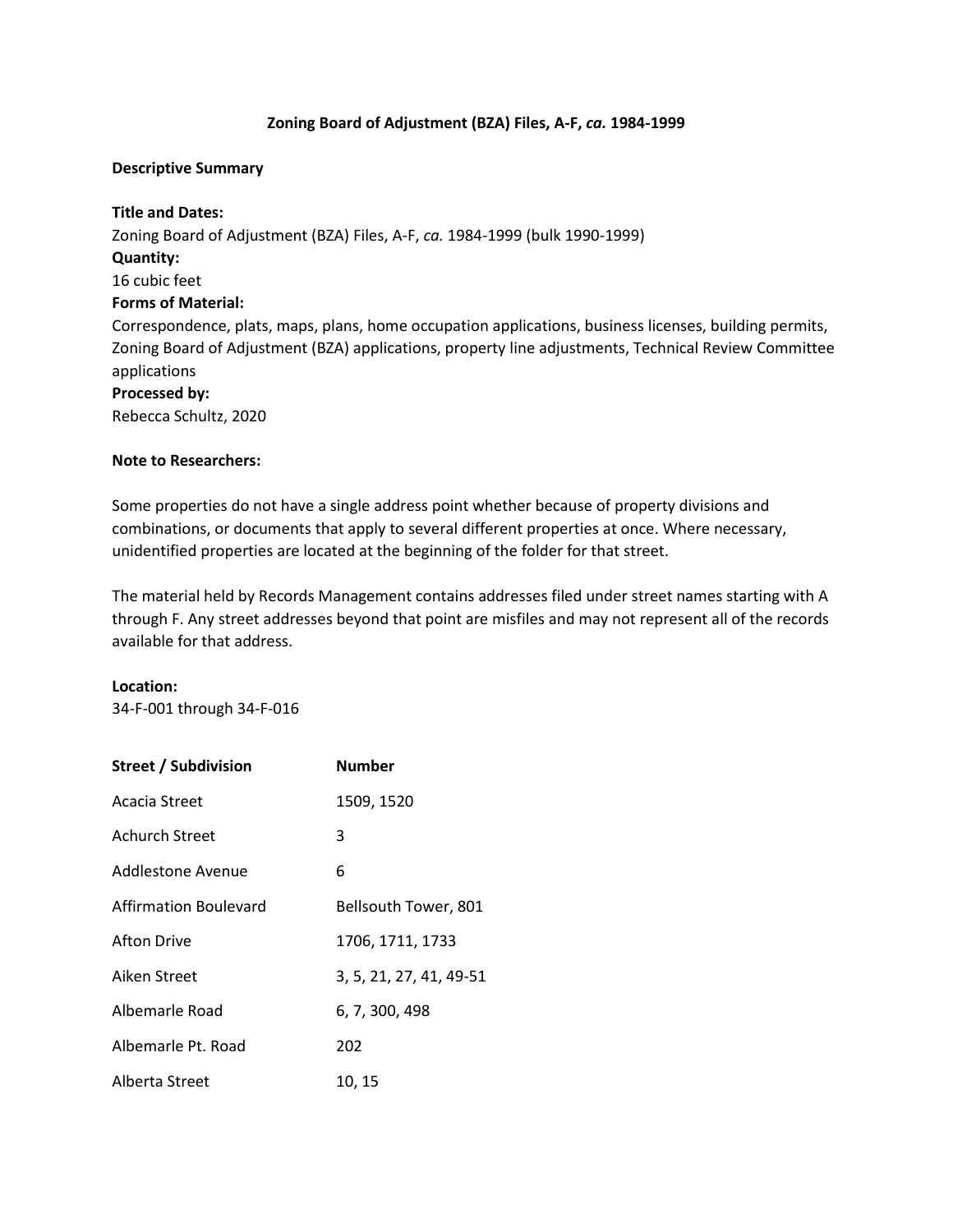| <b>Street / Subdivision</b> | <b>Number</b>                                                                             |
|-----------------------------|-------------------------------------------------------------------------------------------|
| Alexander Street            | 79, 80, 83, 90, 99, 100, 107, 112, 126, 137, 141, 159                                     |
| Algonquin Road              | 1951 (Pepsi Cola Building)                                                                |
| Allgood Road                | 1, 11                                                                                     |
| <b>Allison Court</b>        | 1, 3                                                                                      |
| Allway Street               | 15, 35                                                                                    |
| Amaker Street               | 2109                                                                                      |
| Ambrose Aly.                | 6                                                                                         |
| America Street              | 24, 36, 37, 39, 40, 44, 48, 49, 58, 60, 72, 76, 78, 82, 87, 91, 104 1/2, 106,<br>112, 113 |
| Amherst Street              | 2, 12, 16, 18, 21, 30, 31, 34, 35, 37-39, 58, 65, 67, 68, 72                              |
| Ammersee Court              | 5051                                                                                      |
| Amy Elsey Drive             | 9                                                                                         |
| Ancrum Hill Road            | 1725                                                                                      |
| Anderson Avenue             | 14, 35, 37, 40, 43, 45, 47                                                                |
| Anita Drive                 | 0, 7, 20, 23, 31, 36, 48, 51, 58-58 1/2,                                                  |
| Ann Street                  | 12-18, 23, 32                                                                             |
| Anson, Pinckney, Motley     | Block bounded by                                                                          |
| <b>Anson Street</b>         | 8-10, 12, 13, 17, 18, 20, 21, 25, 28, 30, 34, 45-47, 53, 63, 67-69, 73-75,<br>79          |
| Aquarium Wharf              | 100 [South Carolina Aquarium]                                                             |
| Arabian Drive               | 5, 8, 21, 39                                                                              |
| Archdale Street             | 3, 9, 15, 16, 17, 19, 21, 22, 23, 31, 40, 49                                              |
| <b>Arlington Drive</b>      | 378, 460                                                                                  |
| <b>Arlington Hall</b>       | Subdivision                                                                               |
| Armistice Pt.               | 1407                                                                                      |
| Armstrong Avenue            | 1427                                                                                      |
| <b>Arrow Wind Terrace</b>   | 0, 1426, 1438, 1451, 1461                                                                 |
| <b>Asbury Place</b>         | 4                                                                                         |
| <b>Ascott Aly</b>           | $\overline{2}$                                                                            |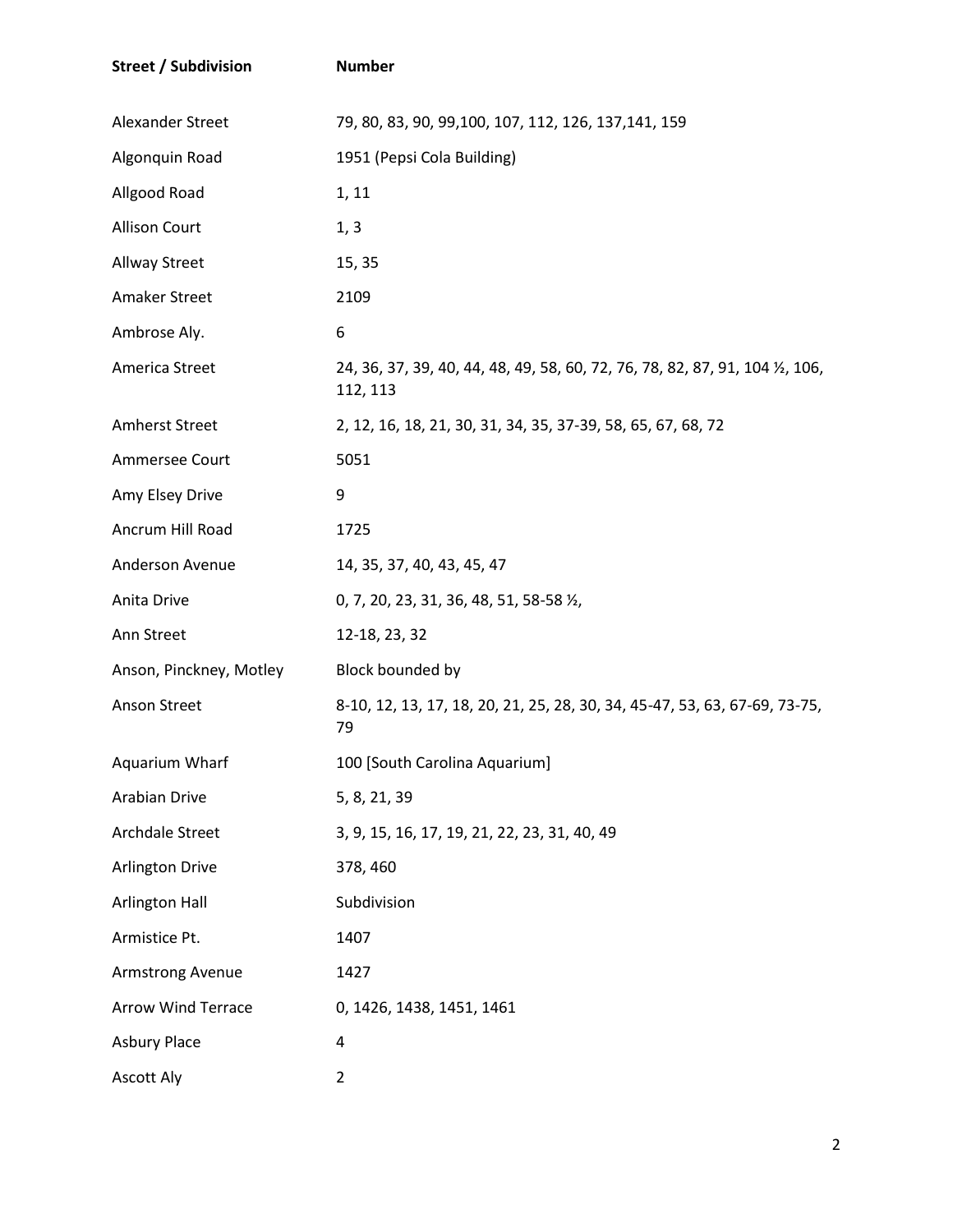| <b>Street / Subdivision</b>  | <b>Number</b>                                                                                                                                                                                                                                                                                                                                                                                                                       |
|------------------------------|-------------------------------------------------------------------------------------------------------------------------------------------------------------------------------------------------------------------------------------------------------------------------------------------------------------------------------------------------------------------------------------------------------------------------------------|
| Ashe Street                  | 2, 4, 6, 9, 11, 18, 22, 53, 57, 63, 70                                                                                                                                                                                                                                                                                                                                                                                              |
| Ashepoo Lane                 | 2115                                                                                                                                                                                                                                                                                                                                                                                                                                |
| <b>Ashland Drive</b>         | 13                                                                                                                                                                                                                                                                                                                                                                                                                                  |
| <b>Ashland Plantation</b>    | Subdivision                                                                                                                                                                                                                                                                                                                                                                                                                         |
| Ashley Avenue                | 4, 14, 19, 47, 49, 55, 61, 64-66, 68, 69, 89, 97, 98, 109, 112, 113, 114 $\frac{1}{2}$ ,<br>121, 123, 129, 133, 158, 162, 170, 171, 184, 192-198, 201, 204, 208-210,<br>209, 211, 216, 217, 218, 221, 226, 234, 235, 244, 246, 249-251, 266,<br>271, 272, 284, 292, 296, 300, 319, 327, 340, 343, 346-348, 362, 372,<br>383, 871, 926, 968, 981, 989, 1322                                                                          |
| <b>Ashley Commons</b>        | Parcel A                                                                                                                                                                                                                                                                                                                                                                                                                            |
| <b>Ashley Crossing Drive</b> | Apartments (no number), Westborough Subdivision, 2230, 2275, 2300,<br>2245                                                                                                                                                                                                                                                                                                                                                          |
| Ashley Hall Plantation Road  | 65, 78, 128, 132, 134, 136                                                                                                                                                                                                                                                                                                                                                                                                          |
| Ashley Hall Road             | 1285, 1630, 1721, 1735, 1855, 1962, 1966, 1974                                                                                                                                                                                                                                                                                                                                                                                      |
| <b>Ashley Landing Drive</b>  | 1                                                                                                                                                                                                                                                                                                                                                                                                                                   |
| <b>Ashley Point Drive</b>    | 56 (Ripley Light Marina)                                                                                                                                                                                                                                                                                                                                                                                                            |
| Ashley River North Area      | 16.6 Acre tract @ Austin Avenue                                                                                                                                                                                                                                                                                                                                                                                                     |
| Ashley River Road            | MacLaura Hall Subdivision, @ Hazelwood Drive, @ Carriage Lane, 1123,<br>1205, 1299, 1301, 1311, 1312, 1318, 1322, 1334, 1350, 1364, 1365,<br>1369, 1370, 1373, 1377, 1381, 1403, 1405, 1407, 1416, 1422, 1525,<br>1605, 1616, 1616-1620, 1617, 1714, 1828, 1843, 1901, 1908, 1920,<br>1954, 1964, 1980, 1990, 2135, 2222, 2225 (Plantation Oaks<br>Apartments), 2235, 2314, 2317, 2352, 2366, 2430, 2543, 2556, 2631,<br>3080, 3183 |
| Ashton Street                | 20, 23, 28, 37, 41                                                                                                                                                                                                                                                                                                                                                                                                                  |
| <b>Assembly Drive</b>        | 2330                                                                                                                                                                                                                                                                                                                                                                                                                                |
| <b>Athens Court</b>          | 35                                                                                                                                                                                                                                                                                                                                                                                                                                  |
| <b>Atlantic Street</b>       | 1, 5                                                                                                                                                                                                                                                                                                                                                                                                                                |
| <b>Austin Street</b>         | 1960, 2000, 2045, 2079                                                                                                                                                                                                                                                                                                                                                                                                              |
| <b>Bainbridge Drive</b>      | 11                                                                                                                                                                                                                                                                                                                                                                                                                                  |
| <b>Bairds Cove</b>           | 1852, 1864, 1892, 1893                                                                                                                                                                                                                                                                                                                                                                                                              |
| <b>Balsam Street</b>         | 1558, 1600                                                                                                                                                                                                                                                                                                                                                                                                                          |
| <b>Banbury Road</b>          | 1772, 1788                                                                                                                                                                                                                                                                                                                                                                                                                          |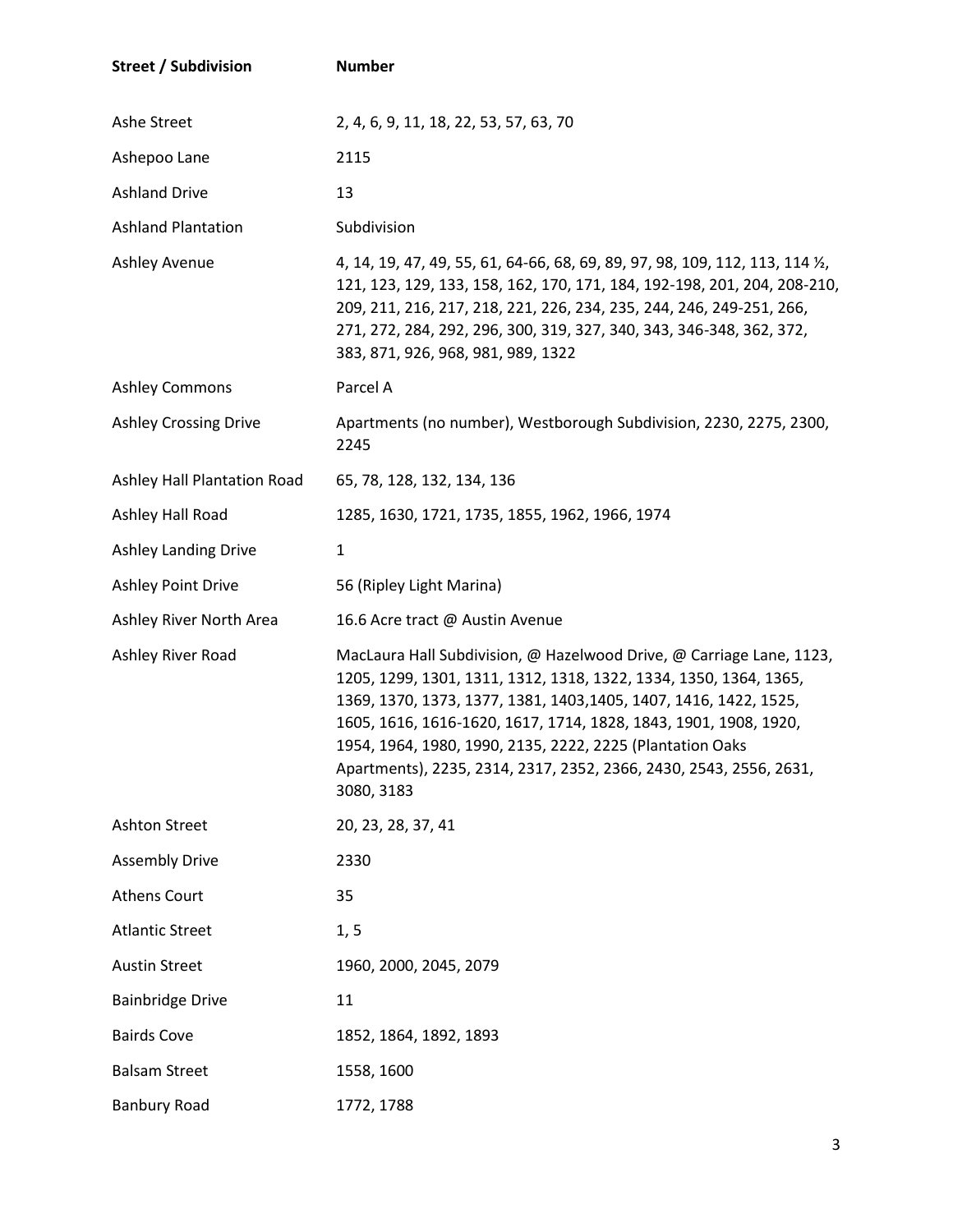| <b>Street / Subdivision</b>   | <b>Number</b>                                                                                                                                                            |
|-------------------------------|--------------------------------------------------------------------------------------------------------------------------------------------------------------------------|
| <b>Barnaby Street</b>         | 106                                                                                                                                                                      |
| <b>Barre Street</b>           | 6, 24, 42-42 1/2, 43, 60, 62, 65                                                                                                                                         |
| <b>Barrett Road</b>           | 1121, 1127, 1146                                                                                                                                                         |
| <b>Barrington Lane</b>        | 2943                                                                                                                                                                     |
| <b>Battleground Road</b>      | 133, 419                                                                                                                                                                 |
| <b>Battery Avenue</b>         | 929, 930                                                                                                                                                                 |
| <b>Battery Brown Court</b>    | 1453, 1465                                                                                                                                                               |
| <b>Battery Glover Court</b>   | 1340, 1348, 1350, 1352                                                                                                                                                   |
| <b>Battery Island Drive</b>   | 1606, 1616                                                                                                                                                               |
| <b>Battery Kirby Court</b>    | 1492                                                                                                                                                                     |
| <b>Battery Reynolds Court</b> | 1486, 1489                                                                                                                                                               |
| <b>Bayhill Drive</b>          | 2054, 2058                                                                                                                                                               |
| <b>Bayview Farms</b>          | Subdivision                                                                                                                                                              |
| <b>Beaufain Street</b>        | 20, 70, 72, 74, 76, 89, 93, 97 1/2, 102, 108, 112, 128, 143, 147, 150                                                                                                    |
| <b>Beauregard Drive</b>       | 649                                                                                                                                                                      |
| <b>Bedons Aly</b>             | 5, 7, 8, 12, 16                                                                                                                                                          |
| <b>Bee Street</b>             | 6, 7, 8, 10, 12, 18, 20, 22, 24, 40, 122, 140, 144, 150                                                                                                                  |
| Beechwood Road                | 1841, 1847, 1849                                                                                                                                                         |
| Bees Ferry Road               | CPW Pump Station (no street number), Tracts B, B-1 and B-1A (1,100<br>acre tract), Tract B-3 (1.90 acres), 1945, 1975, 2011, 2012, 2014, 2015,<br>2028, 2056, 2215, 2501 |
| <b>Bellwood Road</b>          | 1135, 1159                                                                                                                                                               |
| <b>Bender Street</b>          | 1057                                                                                                                                                                     |
| <b>Bennett Street</b>         | 3, 9, 14, 16, 21, 22                                                                                                                                                     |
| <b>Beresford Creek Street</b> | 133, 145, 146                                                                                                                                                            |
| <b>Betsy Road</b>             | 350, 417                                                                                                                                                                 |
| <b>Beverly Drive</b>          | 2, 6, 7, 22, 24, 29, 32                                                                                                                                                  |
| <b>Bidwell Circle</b>         | 1025                                                                                                                                                                     |
| <b>Birdie Garrett Street</b>  | 2232, 2236, 2304, 2310, 2312, 2322, 2324                                                                                                                                 |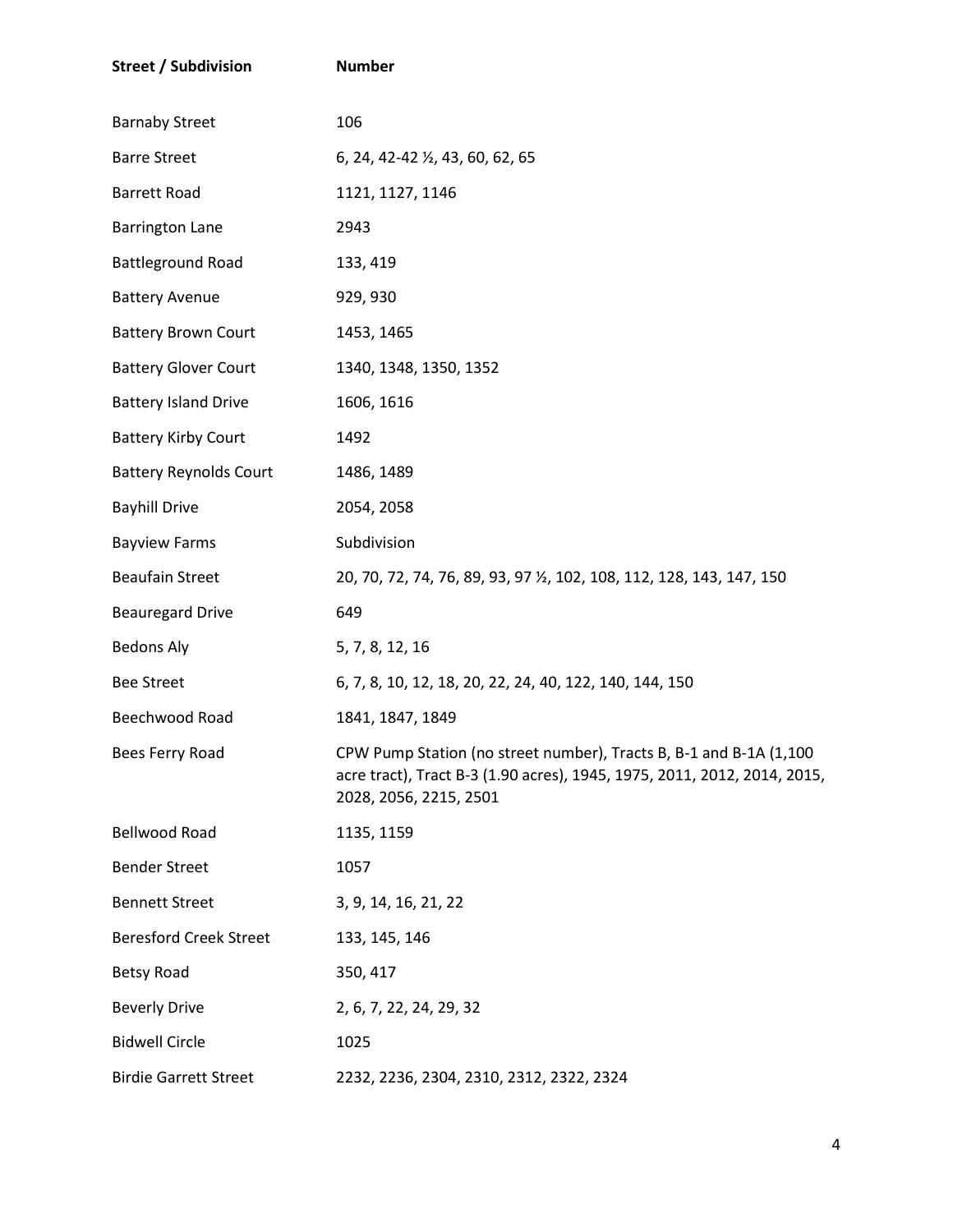| <b>Street / Subdivision</b> | <b>Number</b>                                                                                                                                                                                                                                                                                                                                                               |
|-----------------------------|-----------------------------------------------------------------------------------------------------------------------------------------------------------------------------------------------------------------------------------------------------------------------------------------------------------------------------------------------------------------------------|
| <b>Birthright Street</b>    | 1501, 1520                                                                                                                                                                                                                                                                                                                                                                  |
| <b>Bishop Street</b>        | 2096                                                                                                                                                                                                                                                                                                                                                                        |
| <b>Black Watch Court</b>    | 4                                                                                                                                                                                                                                                                                                                                                                           |
| <b>Blaine Court</b>         | 3                                                                                                                                                                                                                                                                                                                                                                           |
| <b>Blake Street</b>         | 16, 20, 28, 36-38, 44                                                                                                                                                                                                                                                                                                                                                       |
| <b>Blue Marlin Drive</b>    | 1062, 1067, 1070, 1078, 1117, 1119                                                                                                                                                                                                                                                                                                                                          |
| Boardman Road               | 2, 19, 22, 24, 68                                                                                                                                                                                                                                                                                                                                                           |
| <b>Bogard Street</b>        | 4, 9, 12-14, 27, 31, 35, 35 1/2, 52, 53, 54, 59, 61, 63 (Peecksens Court), 68-<br>70, 69, 89, 89 1/2, 127, 130, 132, 133, 135                                                                                                                                                                                                                                               |
| <b>Bohicket Road</b>        | @ Winnsboro Lakes Drive, TMS 279-00-00-142 (tract near Maybank<br>Highway)                                                                                                                                                                                                                                                                                                  |
| Boone Hall Road             | West Ashley Plantation (Tracts A, B, and C)                                                                                                                                                                                                                                                                                                                                 |
| <b>Bossis Drive</b>         | 22, 27                                                                                                                                                                                                                                                                                                                                                                      |
| <b>Bounty Street</b>        | 151, 155                                                                                                                                                                                                                                                                                                                                                                    |
| <b>Boyces Wharf</b>         | 4                                                                                                                                                                                                                                                                                                                                                                           |
| <b>Boyer Court</b>          | 18                                                                                                                                                                                                                                                                                                                                                                          |
| <b>Brady Street</b>         | 124                                                                                                                                                                                                                                                                                                                                                                         |
| <b>Braswell Street</b>      | TMS 464-00-00-027 (cell tower), @ Milford Road (Tract G-1, Braswell<br>Shipyard), east end, 0 (Tract L-2), 6168                                                                                                                                                                                                                                                             |
| <b>Brian Road</b>           | 1438                                                                                                                                                                                                                                                                                                                                                                        |
| <b>Briarcliff Drive</b>     | 2, 11, 18, 45                                                                                                                                                                                                                                                                                                                                                               |
| <b>Briarwood Drive</b>      | 169, 178, 180, 195, 197, 199                                                                                                                                                                                                                                                                                                                                                |
| <b>Brigade Street</b>       | @ Seaboard Coast Line Rail Road right-of-way, 62, 93, 95, 97, 107                                                                                                                                                                                                                                                                                                           |
| <b>Brigadier Street</b>     | 8                                                                                                                                                                                                                                                                                                                                                                           |
| <b>Brisbane Drive</b>       | 10, 20                                                                                                                                                                                                                                                                                                                                                                      |
| <b>BRoad Street</b>         | @ Lockwood, 3, 9, 11, 15, 17, 18, 19, 26, 27, 28, 34, 36, 36, 38, 41, 42,<br>43, 49, 55, 56, 58, 60, 65, 67, 68, 89, 91, 92, 94, 98, 101, 102, 106, 103,<br>108, 110, 113, 116, 117, 120, 125, 129, 132, 133, 135, 136, 138, 143,<br>149 (35 New Street), 151, 152-154 (13-15 Short Street), 157, 160, 161,<br>165 %, 168, 170, 172, 173, 174, 177, 182, 191, 305, 310, 322 |
| <b>Brockman Circle</b>      | 1401, 1414                                                                                                                                                                                                                                                                                                                                                                  |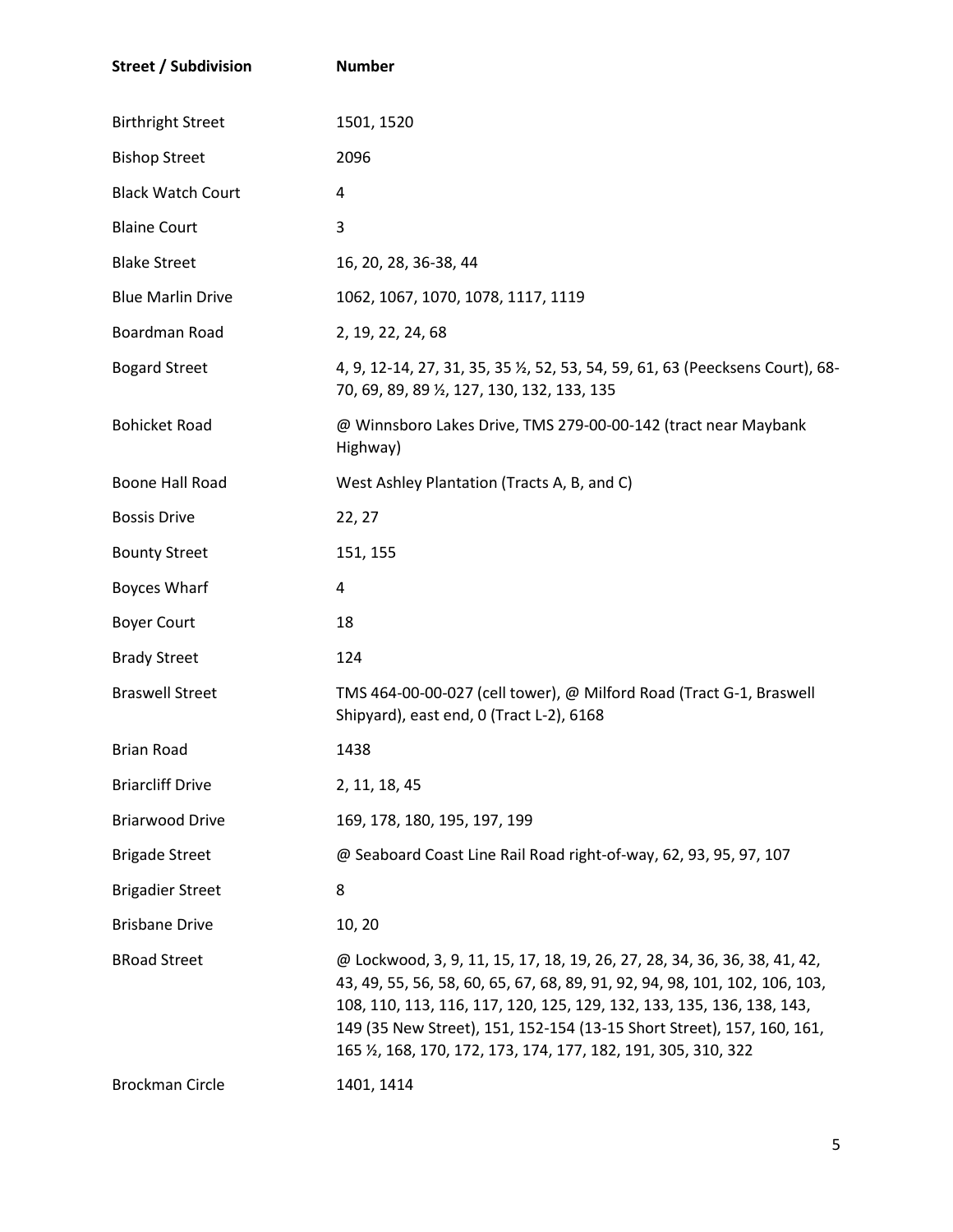| <b>Street / Subdivision</b>        | <b>Number</b>                                                                                                                                                                                                                              |
|------------------------------------|--------------------------------------------------------------------------------------------------------------------------------------------------------------------------------------------------------------------------------------------|
| <b>Brockman Drive</b>              | 2, 5, 10, 15, 19, 22, 23, 25, 27 29                                                                                                                                                                                                        |
| <b>Brookfield Street</b>           | 814                                                                                                                                                                                                                                        |
| <b>Broughton Road</b>              | 3, 13, 16, 18, 20, 33                                                                                                                                                                                                                      |
| Brown and Smith Lane               | 2102                                                                                                                                                                                                                                       |
| <b>Browning Drive</b>              | 804, 820, 1055, 1104, 1114, 1121, 1126                                                                                                                                                                                                     |
| <b>Brownswood Road</b>             | @ Main Road, 761, 865, 1063, 1082, 1109, 1158, 1190, 1684                                                                                                                                                                                  |
| <b>Bryce Road</b>                  | 1650                                                                                                                                                                                                                                       |
| <b>Buckingham Drive</b>            | 4, 9                                                                                                                                                                                                                                       |
| <b>Bull Street</b>                 | 11, 17, 25, 32, 38, 48-50, 52, 62, 67, 71, 74, 84, 96, 101, 104-106, 109,<br>112, 122, 125, 128, 134, 138, 155                                                                                                                             |
| <b>Burden Creek Road Extension</b> | 2625, 2650                                                                                                                                                                                                                                 |
| <b>Burningtree Road</b>            | 1429, 1466, 1550                                                                                                                                                                                                                           |
| <b>Burns Lane</b>                  | South Side tennis Courts, 19-21, 20-22                                                                                                                                                                                                     |
| <b>Butte Street</b>                | 640                                                                                                                                                                                                                                        |
| <b>Byron Road</b>                  | 1156, 1210                                                                                                                                                                                                                                 |
| <b>Cabell Street</b>               | 307, 339                                                                                                                                                                                                                                   |
| Calhoun Street                     | @ Concord Street, 24, 32, 37, 39, 41, 47, 60, 65, 68, 75, 77, 80, 84, 85,<br>88, 100, 113, 121, 125, 133, 137, 139, 151, 160, 168, 180, 208, 210-212,<br>216, 217, 221, 224, 226, 231, 235, 237, 239, 240, 247, 273, 281, 315,<br>316, 325 |
| Camp Road                          | 4-acre tract, 1402, 1416, 1872, 1873, 1916                                                                                                                                                                                                 |
| Campbell Drive                     | 19,55                                                                                                                                                                                                                                      |
| Campion Hall Road                  | 1921                                                                                                                                                                                                                                       |
| <b>Canal Street</b>                | 2103                                                                                                                                                                                                                                       |
| Cannon                             | 3, 9, 11, 12-14, 15, 21, 23, 28-30, 33, 33 1/2, 40, 53, 61, 68 1/2, 80, 81-83,<br>87, 96, 102, 116, 131, 144-146, 175, 194                                                                                                                 |
| Caperton Way                       | 1253                                                                                                                                                                                                                                       |
| Captiva Row                        | 12                                                                                                                                                                                                                                         |
| Carmel Drive                       | 950, 970                                                                                                                                                                                                                                   |
| Carolina Street                    | 39, 40, 59                                                                                                                                                                                                                                 |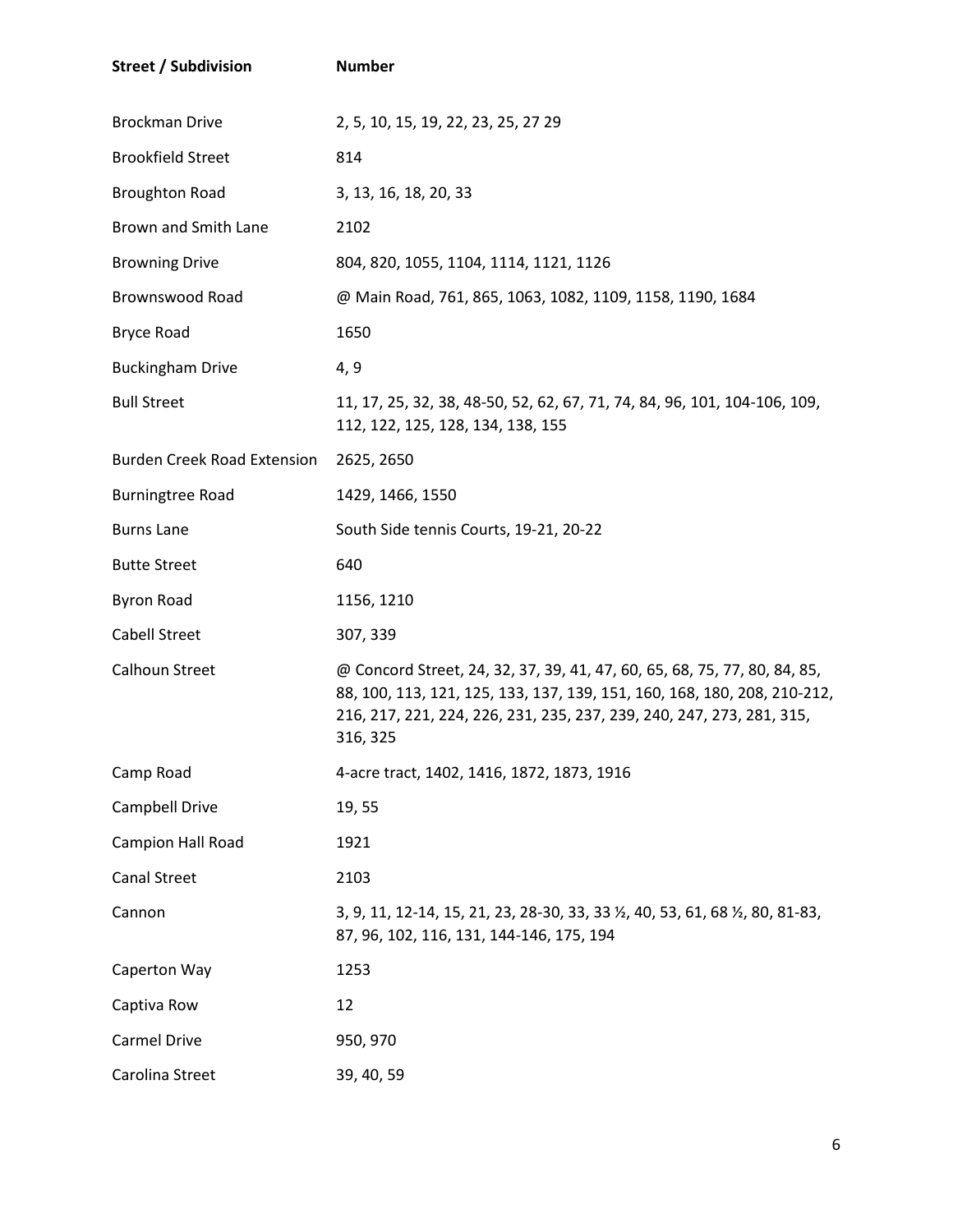| <b>Street / Subdivision</b>           | <b>Number</b>                                              |
|---------------------------------------|------------------------------------------------------------|
| Carondolet Street                     | 10, 11                                                     |
| Carrere Court                         | 2                                                          |
| Carriage Lane                         | @ Highway 61/Fuseler Road, 1, 2-4, 12, 12-C, 1840          |
| <b>Carson Drive</b>                   | 9, 14                                                      |
| Carterett Avenue                      | 1584, 1596, 1647, 1724 (1767 Dunbarton Drive)              |
| Casa Bianca Drive                     | 10                                                         |
| <b>Cashew Street</b>                  | 634                                                        |
| Castlewood Boulevard                  | 885                                                        |
| Cathedral Lane                        | 2934                                                       |
| <b>Catterton Drive</b>                | 2160                                                       |
| Cedarhurst Avenue                     | 62,78                                                      |
| Central Park Road                     | Tracts A & B, 579, 1743, 1802, 1821, 1836                  |
| <b>Chadwick Drive</b>                 | 16, 30, 33, 59, 102, 117, 125                              |
| Chairmaker Court                      | 2309                                                       |
| <b>Chalmers Street</b>                | 6, 17, 34, 38                                              |
| Chancellory Lane                      | 2117                                                       |
| <b>Chapel Street</b>                  | 14, 21, 27, 32 1/2, 34, 35, 36, 39, 40, 42, 45, 47, 50, 52 |
| <b>Charing Cross Road</b>             | 5                                                          |
| Charleston Regional Parkway Tract A-3 |                                                            |
| <b>Charlestowne Court</b>             | 2                                                          |
| <b>Charlestowne Drive</b>             | 1237, 1265                                                 |
| Charlestowne Road                     | 23                                                         |
| Charlie Hall Blvd                     | 1938, 2125, 2126                                           |
| <b>Charlotte Street</b>               | 1, 16-20, 25, 27, 28, 29, 32, 33, 49-51                    |
| Charlyn Drive                         | 7                                                          |
| Chelwood Circle                       | 1762, 1780, 1806, 1848                                     |
| Cheraw Drive                          | 306                                                        |
| <b>Cherry Street</b>                  | 7                                                          |
| Cherry Hill Lane                      | 2003, 2007, 2019                                           |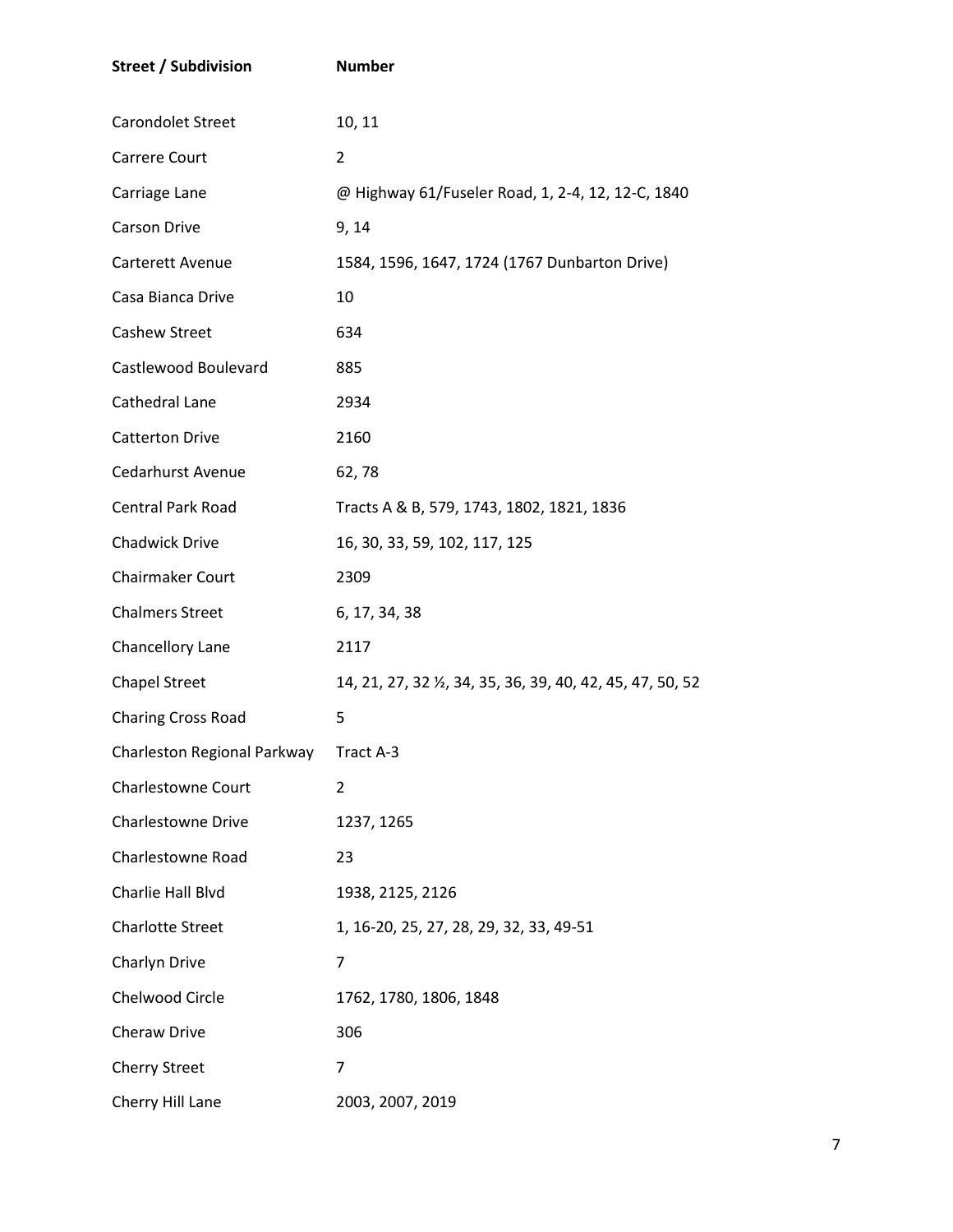| <b>Street / Subdivision</b>     | <b>Number</b>                                                                                                                                                                                                                                                                                                                                                                                                                                            |
|---------------------------------|----------------------------------------------------------------------------------------------------------------------------------------------------------------------------------------------------------------------------------------------------------------------------------------------------------------------------------------------------------------------------------------------------------------------------------------------------------|
| Chisolm Road                    | 6134                                                                                                                                                                                                                                                                                                                                                                                                                                                     |
| Chisolm Street                  | 3                                                                                                                                                                                                                                                                                                                                                                                                                                                        |
| <b>Church Street</b>            | 6, 7, 11, 13-15, 18, 24, 26, 30, 34, 35, 37, 38, 39, 42, 44, 47, 50, 52, 55,<br>60, 66, 68, 69, 71, 75-77, 76-78, 79, 82, 83, 83 1/2, 83-85, 84, 86, 87, 89-<br>91, 90, 91 1/2, 92, 97, 98, 102, 104, 106-108, 110, 111-113, 115, 117, 121,<br>122, 124, 125, 128, 133, 137, 139, 142, 145, 154, 158-160, 170, 171,<br>172, 179                                                                                                                          |
| <b>Citadel Military College</b> | Various campus buildings                                                                                                                                                                                                                                                                                                                                                                                                                                 |
| <b>Citadel Haven Drive</b>      | West Ashley Town Center, Centel Cellular Tower, 678                                                                                                                                                                                                                                                                                                                                                                                                      |
| Clam Shell Row                  | 13                                                                                                                                                                                                                                                                                                                                                                                                                                                       |
| Clark Hills Circle              | 1699, 1732, 1789, 1813, 1827                                                                                                                                                                                                                                                                                                                                                                                                                             |
| <b>Clark Sound Circle</b>       | <b>Bayview Farms</b>                                                                                                                                                                                                                                                                                                                                                                                                                                     |
| <b>Clements Ferry Road</b>      | TMS # 268-00-00-059, @ Interstate 526, Village Tract, 1515, 1900, 1952,<br>1980                                                                                                                                                                                                                                                                                                                                                                          |
| <b>Clemson Street</b>           | 49                                                                                                                                                                                                                                                                                                                                                                                                                                                       |
| <b>Cleveland Street</b>         | 1, 30                                                                                                                                                                                                                                                                                                                                                                                                                                                    |
| <b>Clifford Street</b>          | 1, 5, 10-12, 14                                                                                                                                                                                                                                                                                                                                                                                                                                          |
| Clover                          | 2741                                                                                                                                                                                                                                                                                                                                                                                                                                                     |
| Coburg Road                     | Coburg Dairy, 2, 170, 180                                                                                                                                                                                                                                                                                                                                                                                                                                |
| Cochran Court                   | 2                                                                                                                                                                                                                                                                                                                                                                                                                                                        |
| <b>Colleton Drive</b>           | 5, 7, 10, 13, 18, 19, 30-30 1/2, 52, 55, 59, 84                                                                                                                                                                                                                                                                                                                                                                                                          |
| <b>Colonial Street</b>          | 3, 6, 11, 12, 13, 17, 18, 19, 20, 21                                                                                                                                                                                                                                                                                                                                                                                                                     |
| Colony Drive                    | 811, 867, 870                                                                                                                                                                                                                                                                                                                                                                                                                                            |
| <b>Columbus Street</b>          | 53, 62, 63, 64, 66, 71, 73, 75, 77 1/2, 78, 81, 88, 90, 93 1/2, 104, 106, 131,<br>134                                                                                                                                                                                                                                                                                                                                                                    |
| <b>Coming Street</b>            | @ Cannon & Brewster, bounded by Morris, Coming, Jasper & Radcliffe,<br>1-3, 2, 6-8, 7, 11-13, 15, 17, 21, 39, 41, 43, 65, 69, 78, 106, 122, 124,<br>126, 127, 129, 141, 144, 145, 146, 146 $\frac{1}{2}$ , 148, 153-155, 153 $\frac{1}{2}$ , 156, 157<br>(aka 40 Radcliffe Street), 158, 163-163 1/2, 167, 179, 185-185 1/2, 190,<br>197, 200, 209, 218, 221, 222-224, 230-232, 234, 236, 242, 249, 250, 252,<br>253, 254, 263, 268, 269 1/2, 272-D, 292 |
| <b>Commercial Row</b>           | $\mathbf{1}$                                                                                                                                                                                                                                                                                                                                                                                                                                             |
| Comsee Lane                     | 3304, 3329                                                                                                                                                                                                                                                                                                                                                                                                                                               |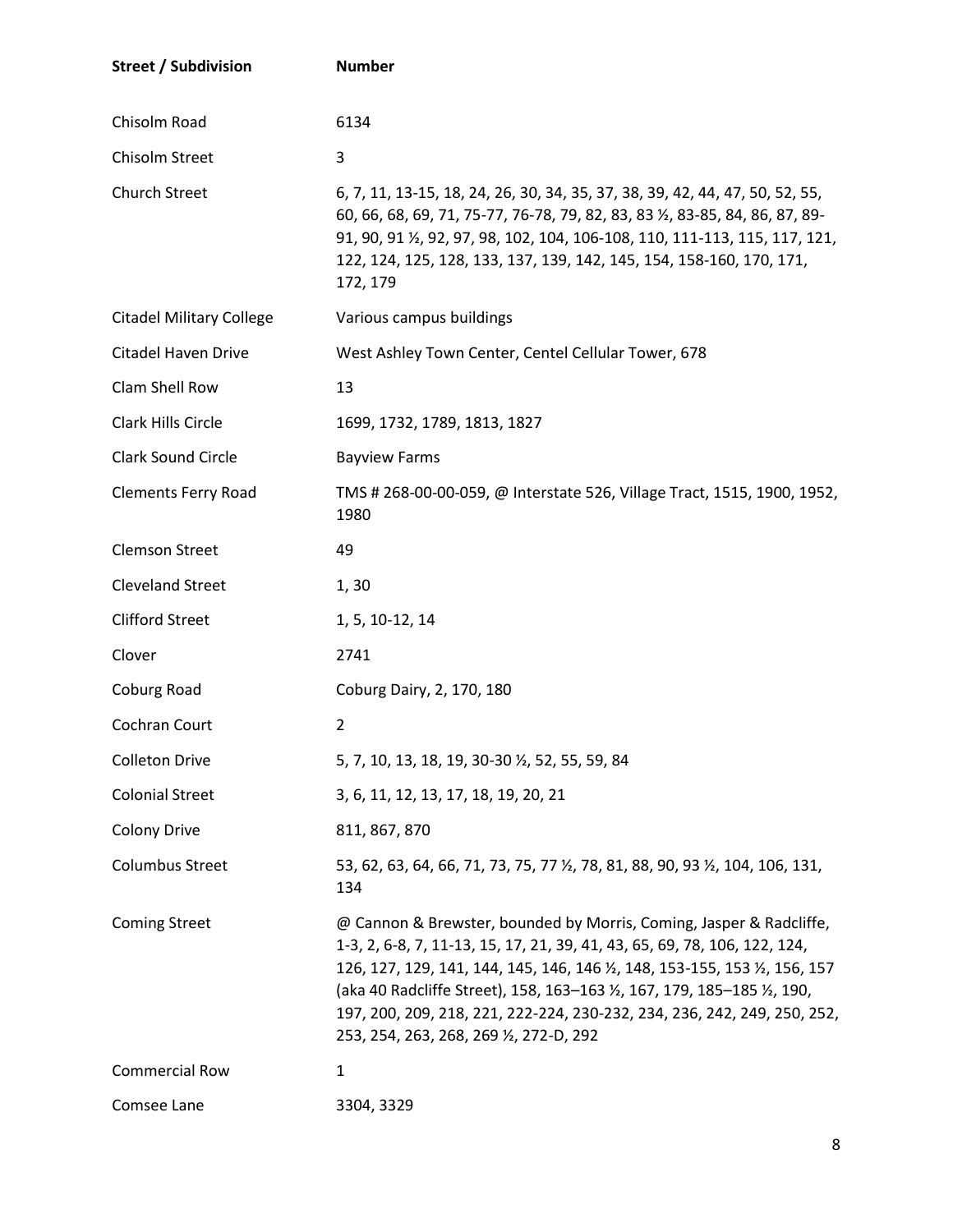| <b>Street / Subdivision</b>   | <b>Number</b>                                                                                             |
|-------------------------------|-----------------------------------------------------------------------------------------------------------|
| Comstock Avenue               | 2030                                                                                                      |
| <b>Concord Street</b>         | Waterfront Park, 175, 196, 305-B, 310, 330                                                                |
| <b>Congress Street</b>        | 57, 60, 65, 72, 93, 94, 112, 116, 130, 135, 139, 155, 177, 184, 221, 237,<br>249, 257, 286, 304, 310, 406 |
| Cool Blow Street              | @ Hanover Street, 1                                                                                       |
| Cooper Street                 | 22, 28, 29, 39, 41, 45, 47, 48-50 (114-116 America Street), 59, 61, 68, 71,<br>74, 76, 85-90, 140         |
| Coosaw Drive                  | 1308, 1319, 1335, 1347, 1361                                                                              |
| Cordes Street                 | 1, 5, 9                                                                                                   |
| <b>Cordwainer Court</b>       | 2722, 2730                                                                                                |
| Corlis Drive                  | Various addresses (not individually identified), 892, 917                                                 |
| <b>Corn Planters Street</b>   | 101, 108, 128                                                                                             |
| <b>Corral Drive</b>           | 776                                                                                                       |
| Cosgrove Avenue               | 2380                                                                                                      |
| Cotswold Court                | 899                                                                                                       |
| <b>Cotton House Road</b>      | 866, 881, 895, 921                                                                                        |
| <b>Council Street</b>         | 1, 4, 5, 7, 12, 13, 16, 20, 22, 24, 30                                                                    |
| Country Club Drive            | 1, 16, 28, 1612                                                                                           |
| <b>Courtenay Drive</b>        | 45, 48, 56, 91, 92, 94                                                                                    |
| Courthouse Square             | 10                                                                                                        |
| <b>Courtland Avenue</b>       | 2123, 2128                                                                                                |
| Crab Walk                     | 1172-1174                                                                                                 |
| Cranbrook Drive               | 1710                                                                                                      |
| Craven Avenue                 | 19, 28                                                                                                    |
| <b>Creekpoint Subdivision</b> | Lots 11-16                                                                                                |
| Croghan Spur Road             | 176                                                                                                       |
| Cromwell Aly                  | $5-A$                                                                                                     |
| <b>Cross Street</b>           | 355, 356, 371, 385, 402, 413                                                                              |
| <b>Crosscreek Drive</b>       | lots F-A & F-B, 13, 15, 32, 34, 35                                                                        |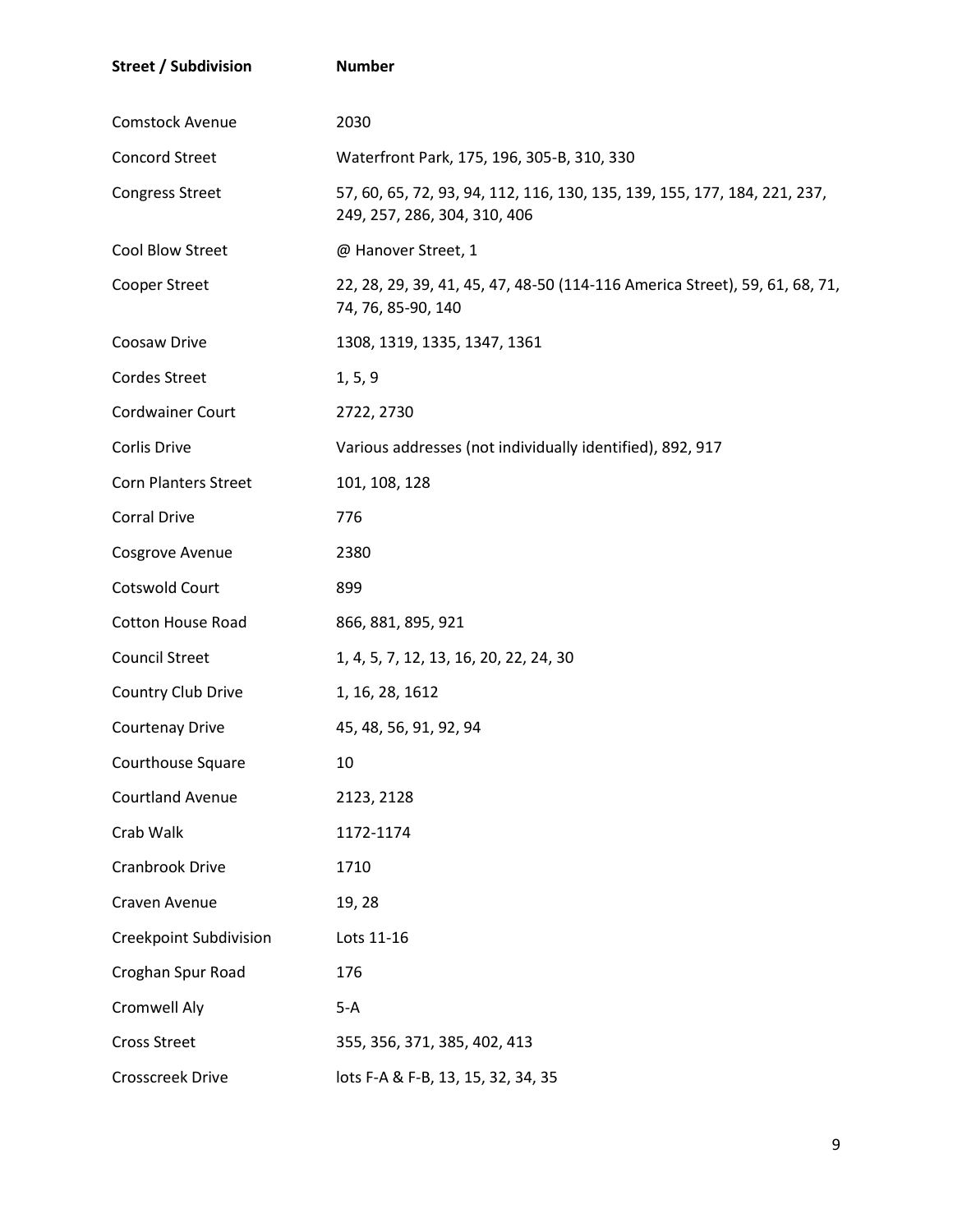| <b>Street / Subdivision</b> | <b>Number</b>                                                                             |
|-----------------------------|-------------------------------------------------------------------------------------------|
| Crull Drive                 | 1100, 1120                                                                                |
| Crystal Lake Drive          | 1737, 1771, 1775, 1781                                                                    |
| <b>Crystal Shore Court</b>  | 1390                                                                                      |
| <b>Culpepper Circle</b>     | 1118, 1123, 1133, 1148, 1150, 1625, 1634, 1635, 1645, 1670, 1672                          |
| <b>Culver Avenue</b>        | 335, 347                                                                                  |
| <b>Cumberland Street</b>    | 2, 5, 6, 8, 12, 14, 24, 25, 26, 28, 30, 32, 80, 83, 90                                    |
| <b>Cunnington Avenue</b>    | $3-5, 11$                                                                                 |
| <b>Curtiss Avenue</b>       | 359                                                                                       |
| Cutchin Court               | $\overline{2}$                                                                            |
| <b>Cypress Street</b>       | 57,63                                                                                     |
| <b>Cypress Branch Court</b> | 1909                                                                                      |
| Dade Drive                  | 43                                                                                        |
| Daniel Island               | TMS # 275-00-00-025, Tract R                                                              |
| Daniel Island Drive         | TMS # 275-00-00-044, 1183, 1190 (MUSC Heath Stadium-formerly<br><b>Blackbaud Stadium)</b> |
| Daniel Street               | 3, 5, 6, 8, 10, 34                                                                        |
| Daniel Ellis Drive          | 700                                                                                       |
| Darcy Court                 | 18, 22                                                                                    |
| Darien Drive                | 1, 3, 6-8, 7, 11                                                                          |
| Darlington Avenue           | 30, 67, 92, 101, 102, 134, 142, 145, 157                                                  |
| Dartmoor Circle             | 1710, 1738, 1744, 1759, 1764, 1779                                                        |
| Davan Drive                 | $\mathbf{1}$                                                                              |
| <b>Delano Street</b>        | 2221, 2222, 2229, 2302, 2303, 2312, 2315-2323, 2321, 2325                                 |
| <b>Dell Street</b>          | 4                                                                                         |
| Dereef Court                | 9                                                                                         |
| Desportes Court             | 1, 2, 7, 9, 12                                                                            |
| Devereaux Avenue            | 68, 74, 78                                                                                |
| Devils Elbow                | 0                                                                                         |
| Devonshire Road             | 240                                                                                       |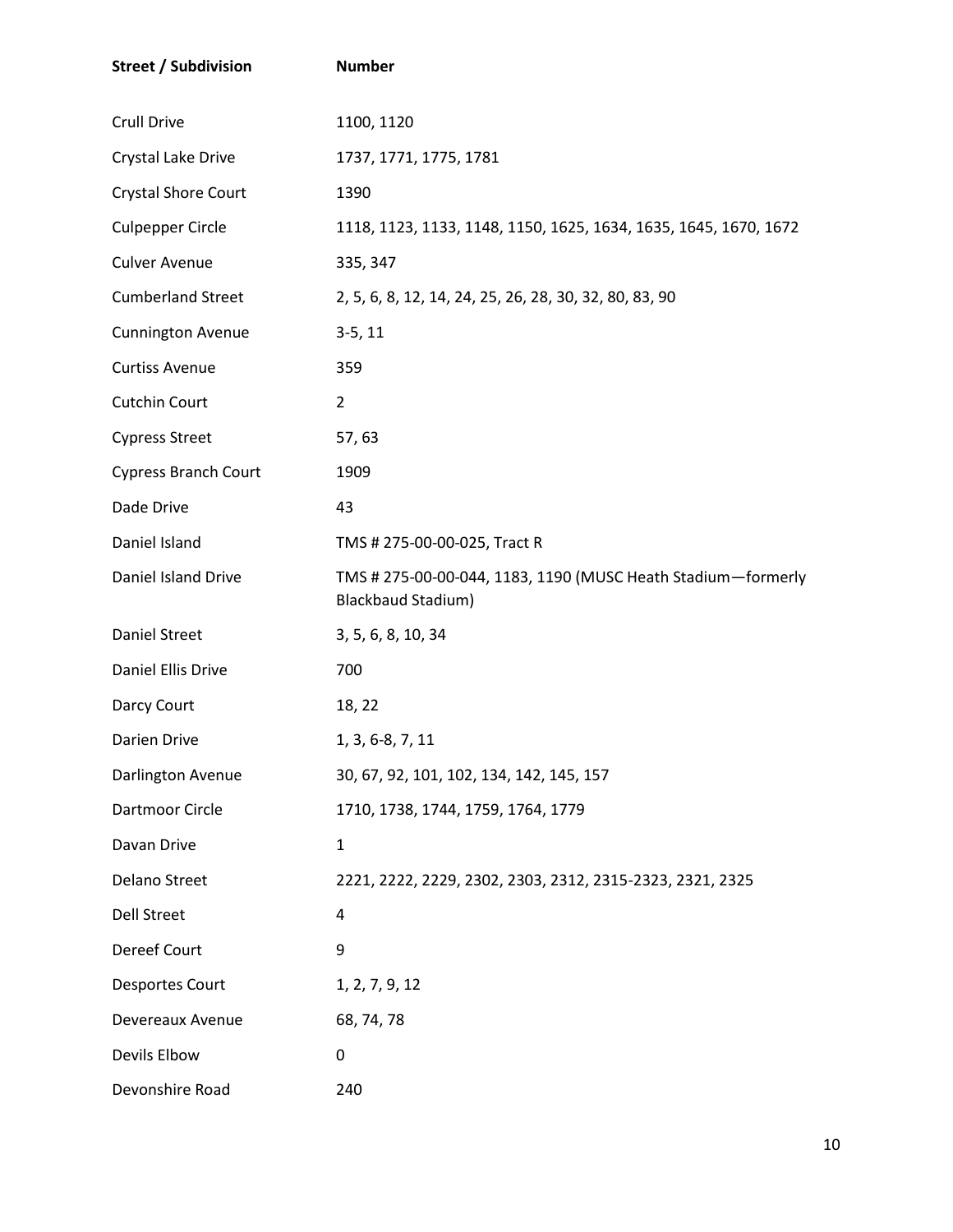| <b>Street / Subdivision</b> | <b>Number</b>                                                             |
|-----------------------------|---------------------------------------------------------------------------|
| Dewey Street                | 9, 17, 24                                                                 |
| Diana Street                | 908                                                                       |
| Discher Street              | Lot 29-C, 1900, 2189, 2200                                                |
| Dobbin Road                 | 620                                                                       |
| Dogwood Road                | 1787                                                                      |
| <b>Dolmane Drive</b>        | 9, 34                                                                     |
| Donahue Drive               | 1109                                                                      |
| Doncaster Drive             | 2865, 2951, 2976, 2987                                                    |
| Dorchester Drive            | 2951                                                                      |
| Dorchester Road             | 5059                                                                      |
| Doscher Avenue              | 1831, 1841, 1850, 1852, 1901, 1909                                        |
| Dotterers Run               | 1622, 1625, 1629, 1647, 1667, 1687                                        |
| Doughty Street              | @ Courtenay Drive, 3, 6, 7, 101, 114, 125                                 |
| Dovefield Townhouses        | Dove Run                                                                  |
| Dowden Court                | 1508, 1573                                                                |
| Dowden Street               | 1216                                                                      |
| Downing Street              | 1404, 1406, 1412, 1426, 1437, 1441, 1510, 1517, 1518, 1549, 1558,<br>1568 |
| <b>Drake Street</b>         | 15, 19, 37, 53, 64, 66, 80, 115, 121, 122                                 |
| Drayton Quarter Drive       | 312                                                                       |
| <b>Drews Court</b>          | 3                                                                         |
| Droos Way                   | 91, 104, 124, 127, 171, 189                                               |
| Drum Island                 | Tract owned by the Country Club of Charleston-CPW Pump Station            |
| <b>Drummond Circle</b>      | 5, 9, 12                                                                  |
| Dryden Lane                 | 1604                                                                      |
| <b>Ducs Court</b>           | 1, 2, 3, 6                                                                |
| Duffy Road                  | 5                                                                         |
| Dulsey Road                 | 1989                                                                      |
| <b>Dunbar Street</b>        | 1920                                                                      |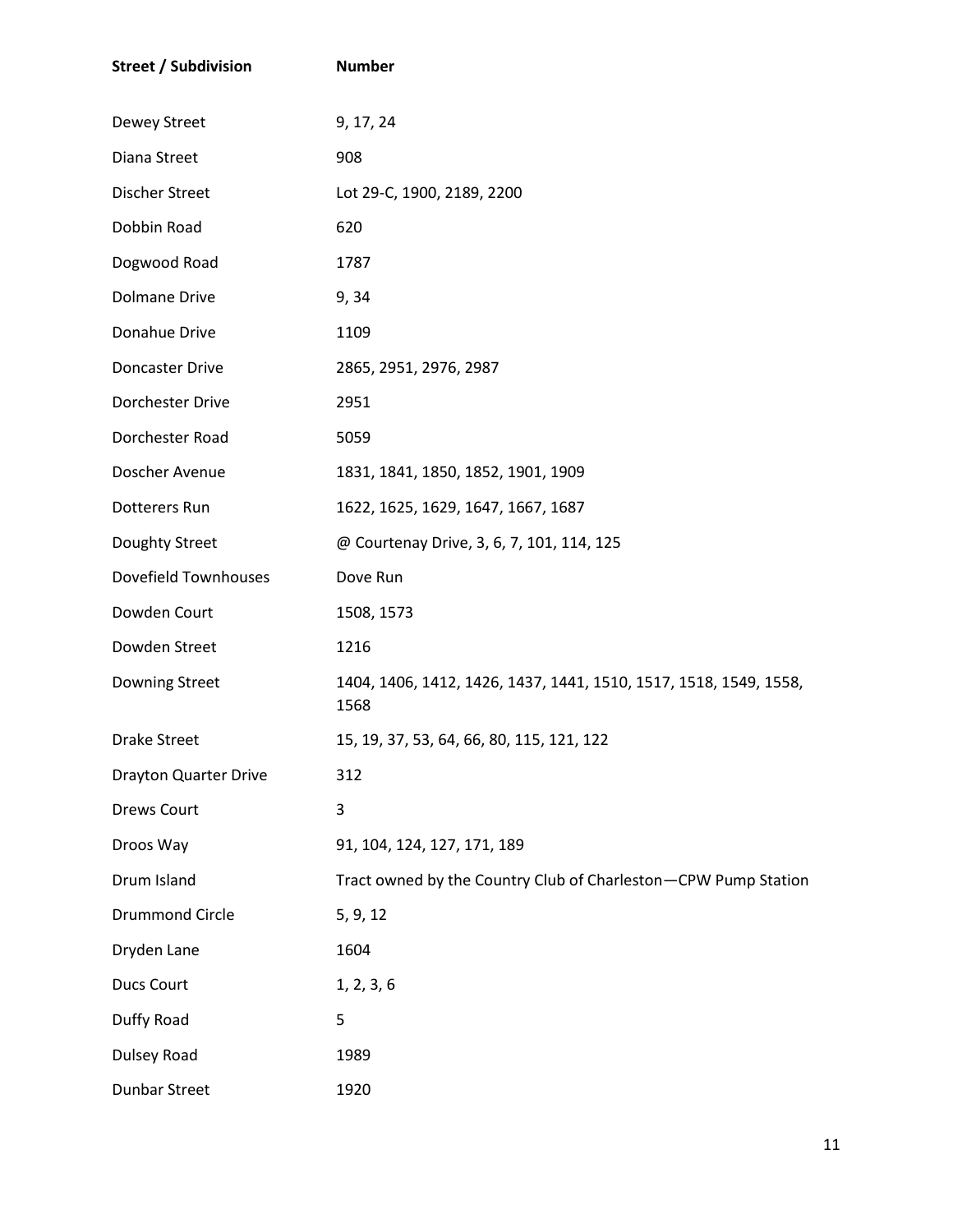| <b>Street / Subdivision</b>   | <b>Number</b>                                                                                                                                                                                                                                                                                                                                                                                                                                                                                                                                                                                      |
|-------------------------------|----------------------------------------------------------------------------------------------------------------------------------------------------------------------------------------------------------------------------------------------------------------------------------------------------------------------------------------------------------------------------------------------------------------------------------------------------------------------------------------------------------------------------------------------------------------------------------------------------|
| <b>Dunbarton Drive</b>        | 1791, 1792, 1795, 1807                                                                                                                                                                                                                                                                                                                                                                                                                                                                                                                                                                             |
| <b>Duncan Street</b>          | 6-8, 10, 14, 18, 20                                                                                                                                                                                                                                                                                                                                                                                                                                                                                                                                                                                |
| <b>Dunmovin Street</b>        | 3562, 3567                                                                                                                                                                                                                                                                                                                                                                                                                                                                                                                                                                                         |
| Dunnemann Avenue              | @ 12 <sup>th</sup> Avenue (14 12 <sup>th</sup> Avenue), 24, 28, 40, 47, 56, 57, 58, 110, 127,<br>128, 134, 146, 154, 174, 180                                                                                                                                                                                                                                                                                                                                                                                                                                                                      |
| Dunnemann Avenue              | 40                                                                                                                                                                                                                                                                                                                                                                                                                                                                                                                                                                                                 |
| Dunnes Lane                   | 1561, 1577                                                                                                                                                                                                                                                                                                                                                                                                                                                                                                                                                                                         |
| Dunoon Drive                  | 8                                                                                                                                                                                                                                                                                                                                                                                                                                                                                                                                                                                                  |
| Dunvegan Drive                | 6, 20                                                                                                                                                                                                                                                                                                                                                                                                                                                                                                                                                                                              |
| Dupont Road                   | 632, 728, 804, 814, 820                                                                                                                                                                                                                                                                                                                                                                                                                                                                                                                                                                            |
| Durham Place                  | 1210                                                                                                                                                                                                                                                                                                                                                                                                                                                                                                                                                                                               |
| E Street                      | 14                                                                                                                                                                                                                                                                                                                                                                                                                                                                                                                                                                                                 |
| Eades Lane                    | 2363                                                                                                                                                                                                                                                                                                                                                                                                                                                                                                                                                                                               |
| <b>East Battery Street</b>    | 5, 9, 13, 15, 17, 21, 31, 33 (2-4 Water Street), 39                                                                                                                                                                                                                                                                                                                                                                                                                                                                                                                                                |
| <b>East Bay Street</b>        | @ Columbus Street, @ Calhoun Street, @ Gillon Street, 40, 41, 45, 47,<br>50, 51, 53, 57, 63, 69, 71, 87, 89, 100, 102, 103, 105, 109, 110, 114-120,<br>132, 140, 141, 143, 151, 153, 159, 160, 161, 162, 167, 171, 184, 185,<br>188-192, 189, 205-211, 207, 209, 213, 215, 225, 234, 235, 241, 245, 249,<br>255, 259, 264, 267, 269-271, 273, 276, 279, 287, 289, 290, 291, 293,<br>297-299, 301, 311, 313, 315-317, 316, 320, 321, 328, 329, 329 1/2, 332,<br>333, 334, 342, 343, 474, 475, 476, 478, 480, 485, 489, 515, 519, 525,<br>530, 556, 557, 558, 578, 588, 598, 635, 668, 691, 701, 727 |
| East Cooper Drive             | 406                                                                                                                                                                                                                                                                                                                                                                                                                                                                                                                                                                                                |
| <b>East Edgewater Drive</b>   | 130                                                                                                                                                                                                                                                                                                                                                                                                                                                                                                                                                                                                |
| <b>East Elliott Drive</b>     | 1, 4, 11, 16, 18                                                                                                                                                                                                                                                                                                                                                                                                                                                                                                                                                                                   |
| <b>East Estates Boulevard</b> | TMS # 309-13-00-006, 802, 880, 888, 892, 900-904, 914, 930, 931, 936                                                                                                                                                                                                                                                                                                                                                                                                                                                                                                                               |
| East Manor Boulevard          | 1326                                                                                                                                                                                                                                                                                                                                                                                                                                                                                                                                                                                               |
| East Shore Lane               | 282, 306, 320, 402                                                                                                                                                                                                                                                                                                                                                                                                                                                                                                                                                                                 |
| <b>Edenwood Court</b>         | 16                                                                                                                                                                                                                                                                                                                                                                                                                                                                                                                                                                                                 |
| Edinburgh Road                | 26, 29, 30                                                                                                                                                                                                                                                                                                                                                                                                                                                                                                                                                                                         |
| <b>Ehrhardt Drive</b>         | 17, 23, 28                                                                                                                                                                                                                                                                                                                                                                                                                                                                                                                                                                                         |
| Eighth Avenue                 | 17                                                                                                                                                                                                                                                                                                                                                                                                                                                                                                                                                                                                 |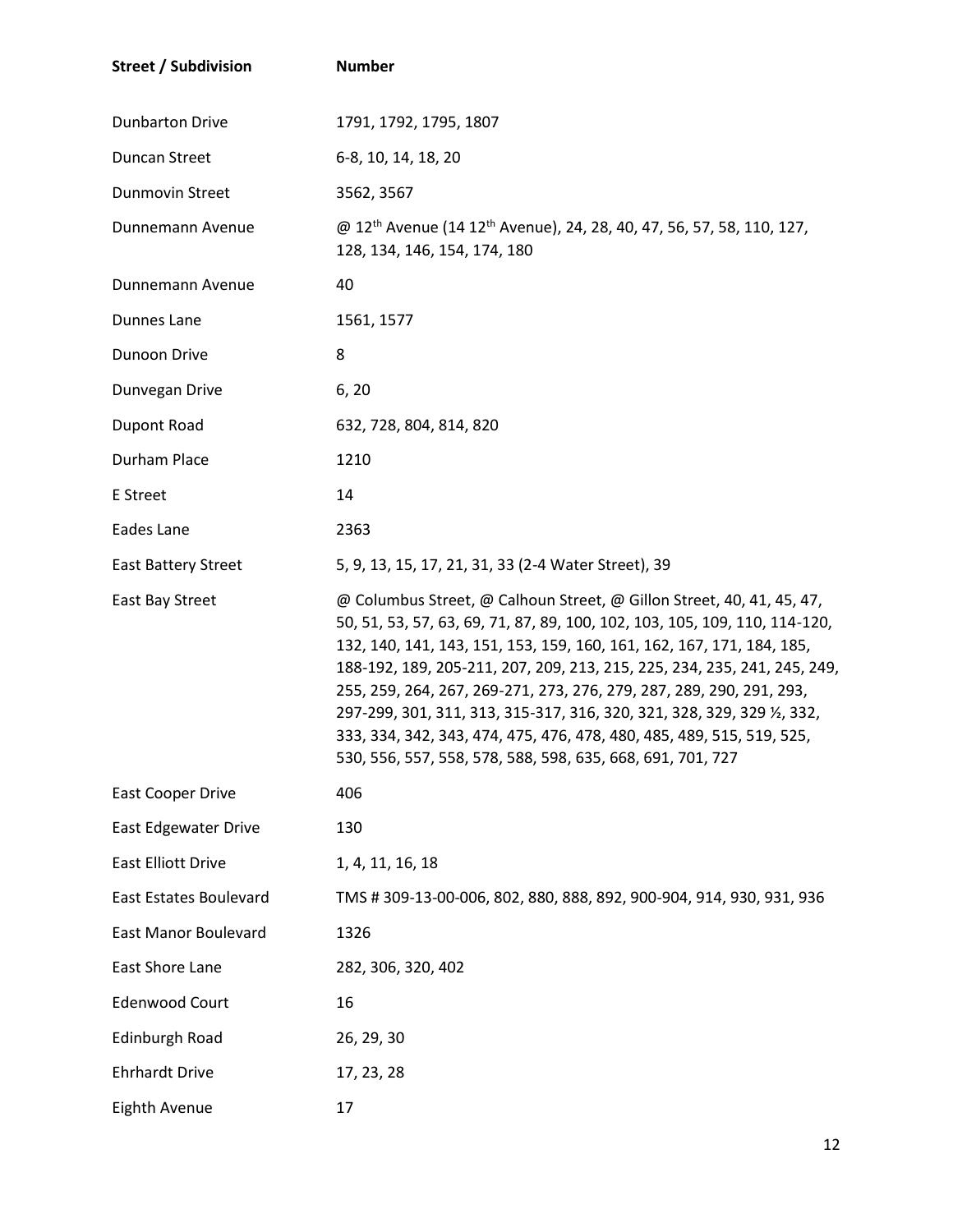| <b>Street / Subdivision</b>    | <b>Number</b>                                                               |
|--------------------------------|-----------------------------------------------------------------------------|
| Eleventh Avenue                | 85                                                                          |
| Elissa Drive                   | 2640                                                                        |
| Eliza Court                    | 6, 12                                                                       |
| Elizabeth Street               | 9-11, 10, 13, 14, 15-17, 16, 19, 20, 24, 26, 31, 32, 41, 43, 45, 48, 49, 51 |
| Elizabeth Lane West            | 533, 558                                                                    |
| <b>Elliott Street</b>          | 4, 7, 8, 10, 12, 14, 18, 28                                                 |
| Elmwood Avenue                 | 1, 9, 16                                                                    |
| <b>Elsey Drive</b>             | 803                                                                         |
| <b>Emerald Forest Parkway</b>  | Tract E (TMS #306-00-001), 1375, 1446, 1459, 1469                           |
| <b>Essex Farms Subdivision</b> | CPW pump station                                                            |
| Etiwan Avenue                  | 2494                                                                        |
| Eton Road                      | 17, 18, 26, 30, 33, 34, 49                                                  |
| Evergreen Street               | 1506, 1509, 1516, 1539, 1546, 1606, 1612, 1613, 1615, 1626, 1629            |
| <b>Exchange Street</b>         | No street number, 3, 5, 10, 12, 19                                          |
| <b>Executive Circle</b>        | <b>Tract A</b>                                                              |
| <b>Exeter Court</b>            | 6                                                                           |
| F Street                       | 9, 10-12, 20, 30, 30 1/2                                                    |
| <b>Faber Street</b>            | 5                                                                           |
| <b>Fairchild Street</b>        | 146                                                                         |
| <b>Fairfax Court</b>           | 6, 10                                                                       |
| Fairfield Avenue               | 1371, 1399, 1410, 1422, 1423, 1438, 1576                                    |
| <b>Fairway Drive</b>           | 1508, 1515, 1525, 1533, 1577                                                |
| <b>Falcon Drive</b>            | 2317 (North Charleston)                                                     |
| <b>Falkirk Drive</b>           | 4, 19                                                                       |
| <b>Falling Creek Circle</b>    | 1809 (Mount Pleasant)                                                       |
| <b>Falmouth Street</b>         | 1633, 1636, 1641                                                            |
| <b>Family Circle</b>           | 1, 3, 4, 5, 7-9                                                             |
| <b>Farmers Market Drive</b>    | 3420, 3424, 3428, 3435                                                      |
| Farmfield Avenue               | 1, 2, 8, 9, 10-12, 14, 16, 17, 18, 26, 28, 34, 38, 46, 112-120              |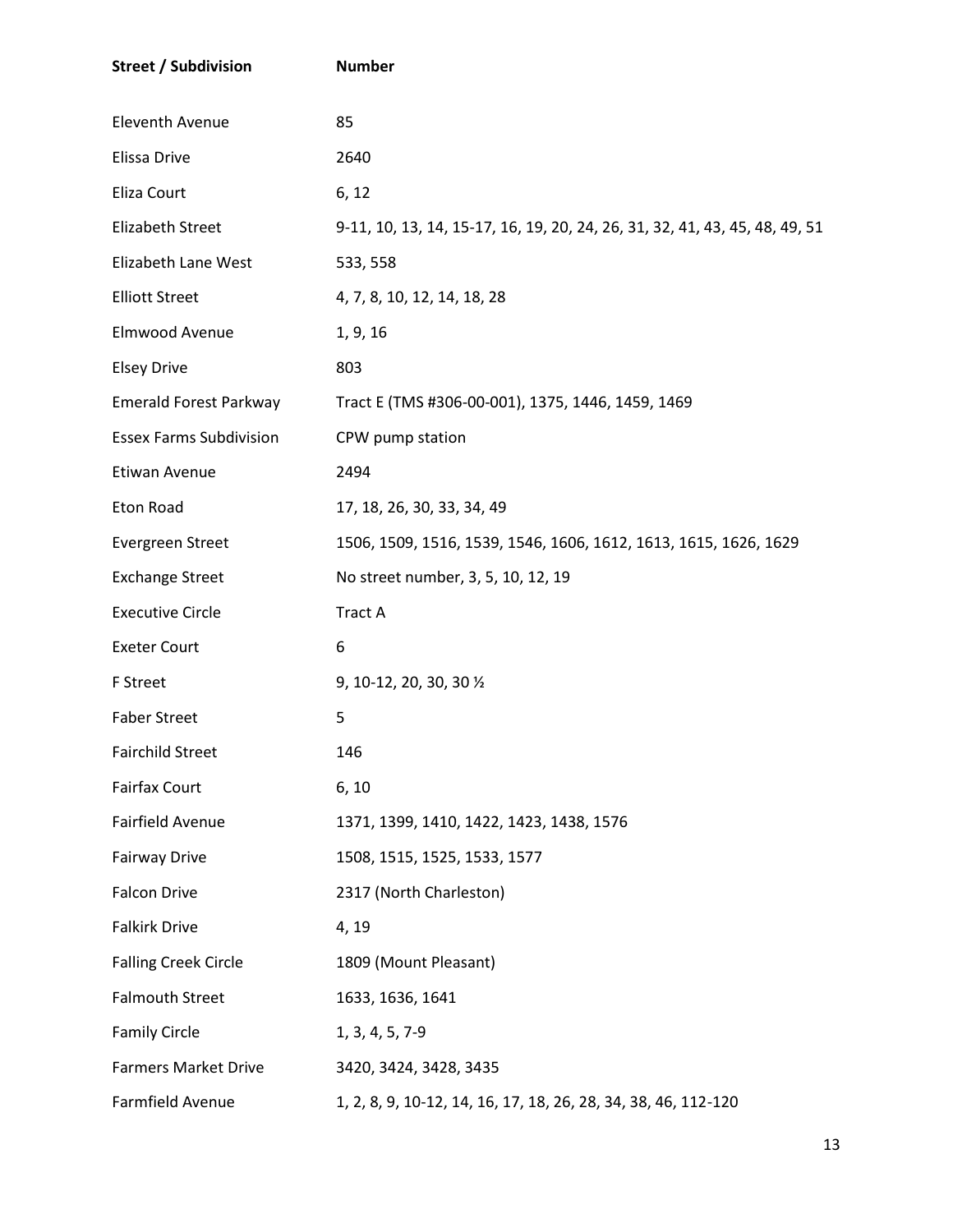| <b>Street / Subdivision</b> | <b>Number</b>                                                                                                                                                                                                                                                                                                                                                                                                                                                                              |
|-----------------------------|--------------------------------------------------------------------------------------------------------------------------------------------------------------------------------------------------------------------------------------------------------------------------------------------------------------------------------------------------------------------------------------------------------------------------------------------------------------------------------------------|
| <b>Felix Street</b>         | 4, 8, 9 $\frac{1}{2}$ -11, 13, 14, 16 $\frac{1}{2}$ , 17, 18, 19                                                                                                                                                                                                                                                                                                                                                                                                                           |
| <b>Fenwick Drive</b>        | 1, 2, 31, 39, 43                                                                                                                                                                                                                                                                                                                                                                                                                                                                           |
| Ferguson Road               | 976, 1861-1867-1869, 1875, 1915, 1916, 1922, 1947, 1953, 1954, 1957,<br>1963, 1971, 1976, 1996                                                                                                                                                                                                                                                                                                                                                                                             |
| <b>Fiall Street</b>         | 1021                                                                                                                                                                                                                                                                                                                                                                                                                                                                                       |
| <b>Fidling Road</b>         | 2313, 2334, 2335                                                                                                                                                                                                                                                                                                                                                                                                                                                                           |
| Fieldfare Way               | Various addresses (not individually identified), 16, 19, 28, 39                                                                                                                                                                                                                                                                                                                                                                                                                            |
| <b>Fields Place</b>         | $\overline{2}$                                                                                                                                                                                                                                                                                                                                                                                                                                                                             |
| <b>Fieldstone Circle</b>    | 6080, 6093, 6131                                                                                                                                                                                                                                                                                                                                                                                                                                                                           |
| Fifth Avenue (Peninsula)    | 3, 201                                                                                                                                                                                                                                                                                                                                                                                                                                                                                     |
| Fifth Avenue (West Ashley)  | 917, 922, 1042, 1140, 1211, 1503                                                                                                                                                                                                                                                                                                                                                                                                                                                           |
| <b>First Mate Court</b>     | 602, 604, 606                                                                                                                                                                                                                                                                                                                                                                                                                                                                              |
| <b>Fishburne Street</b>     | 74, 76, 86, 92, 99, 102, 103, 117, 118, 123, 127, 134, 138, 167, 170-172,<br>176, 178, 180, 184, 192, 195, 196, 200, 209, 210, 217, 219                                                                                                                                                                                                                                                                                                                                                    |
| <b>Fitzroy Drive</b>        | 3,28                                                                                                                                                                                                                                                                                                                                                                                                                                                                                       |
| <b>Five Oaks Drive</b>      | <b>Conservation land tract in Patriots Plantation Subdivision</b>                                                                                                                                                                                                                                                                                                                                                                                                                          |
| <b>Fleming Road</b>         | 262, 276, 288, 292, 296, 311, 339, 447, 449, 455, 461, 618                                                                                                                                                                                                                                                                                                                                                                                                                                 |
| <b>Flint Street</b>         | 615                                                                                                                                                                                                                                                                                                                                                                                                                                                                                        |
| <b>Flood Street</b>         | 8,128                                                                                                                                                                                                                                                                                                                                                                                                                                                                                      |
| <b>Fogarty Lane</b>         | 1043, 1071                                                                                                                                                                                                                                                                                                                                                                                                                                                                                 |
| Folly Road                  | @ Cuthbert Street, @ Harborview Road, @ Pittsford Circle, 315, 325,<br>327, 331, 333, 335, 337, @ Sawgrass Road (343-349), 343, 345, 347,<br>349, 354, 358, 362, 412, 418, 424, 430, 440, 446, 502, 504, 520, 538,<br>540, 579, 640, 666, 675, 680, 683, 685, 726, 737, 754, 792, 808, 848,<br>850, 852-852 1/2, 854, 860, 862, 864, 870, 914, 915, 945, 963, 1010,<br>1061, 1231, 1271, 1291, 1301, 1311, 1409, 1411, 1419, 1439, 1469,<br>1509, 1523, 1528, 1531, 1533, 1535, 1858, 2191 |
| Folly Road Boulevard        | 19, 25, 35, 39, 43, 44, 45, 47, 48, 50, 51, 54, 60, 62, 70, South<br>Windermere Shopping Center (72-94), 77, 89, 95, 100, 114, 134, 138,<br>142, 225, 298                                                                                                                                                                                                                                                                                                                                  |
| Forbes Avenue               | 1106, 1213-1219                                                                                                                                                                                                                                                                                                                                                                                                                                                                            |
| Ford Court                  | 3                                                                                                                                                                                                                                                                                                                                                                                                                                                                                          |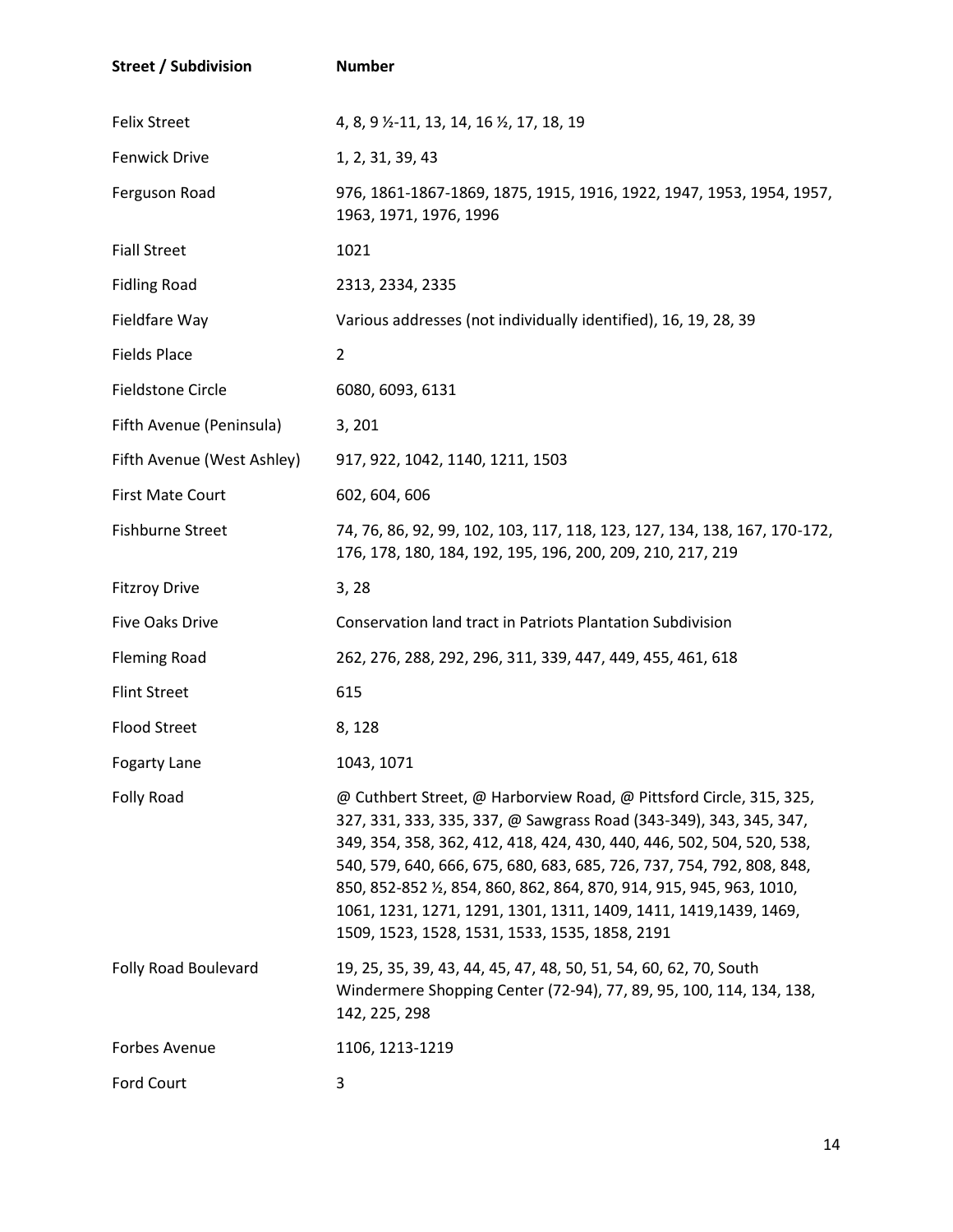| <b>Street / Subdivision</b>   | <b>Number</b>                                                                                                                   |
|-------------------------------|---------------------------------------------------------------------------------------------------------------------------------|
| Forde Row                     | 15, 19-23, 20, 30, 36                                                                                                           |
| <b>Forest Glen Drive</b>      | 3315, 3321, 3325, 3329, 3333, 3356, 3360, 3376, 3408, 3424, 3440,<br>3446, 3448, 3450, 3452, 3456, 3458, 3468, 3496, 3511, 3517 |
| <b>Forest Lakes Boulevard</b> | No street number, 2143, 2144, 2155, 2163, 2164, 2228, 2279                                                                      |
| <b>Forest Lakes Extension</b> | Subdivision                                                                                                                     |
| Forestwood Drive              | 1215, 1231, 1240, 1245, 1250                                                                                                    |
| Formosa Drive                 | 13, 17, 19, 21, 26                                                                                                              |
| Fort Johnson Road             | 424, 638, 1000, 1018, 1366, 1368, 1391                                                                                          |
| Fort Lamar Road               | @ Battery Island Drive, 1163, 1350                                                                                              |
| Fort Pemberton Drive          | 2178                                                                                                                            |
| Fort Royal Avenue             | 19, 43                                                                                                                          |
| Fort Royal Court              | 2                                                                                                                               |
| Fort Sumter Drive             | 1060, 1070, 1090                                                                                                                |
| Fort Trenholm Road            | 2700                                                                                                                            |
| Four Mile Lane                | 2023                                                                                                                            |
| Fox Lake Court                | 2826, 2832, 2842                                                                                                                |
| Fox Ridge Court               | 1716                                                                                                                            |
| Fox Trot Road                 | 2716, 2755                                                                                                                      |
| <b>Foxhall Road</b>           | 2954, 2959, 2982, 2986                                                                                                          |
| <b>Francis Street</b>         | 11, 16, 19                                                                                                                      |
| <b>Franklin Street</b>        | $\frac{1}{2}$ , 4, 6, 13                                                                                                        |

\* *Please note that all entries beyond this were misfiles found the in the boxes of A-F files sent to Records Management in 2015*

| Hagood Road           | 2200                                           |
|-----------------------|------------------------------------------------|
| Harbor Cove Lane      | CPW lift station, 550 (Quarterdeck Apartments) |
| Jonathan Lucas Street | 86 (Calhoun Street @ Barre Street)             |
| Lazylake Court        | 1650                                           |
| Lyttleton Avenue      | 39                                             |
| <b>Marlow Drive</b>   | 17                                             |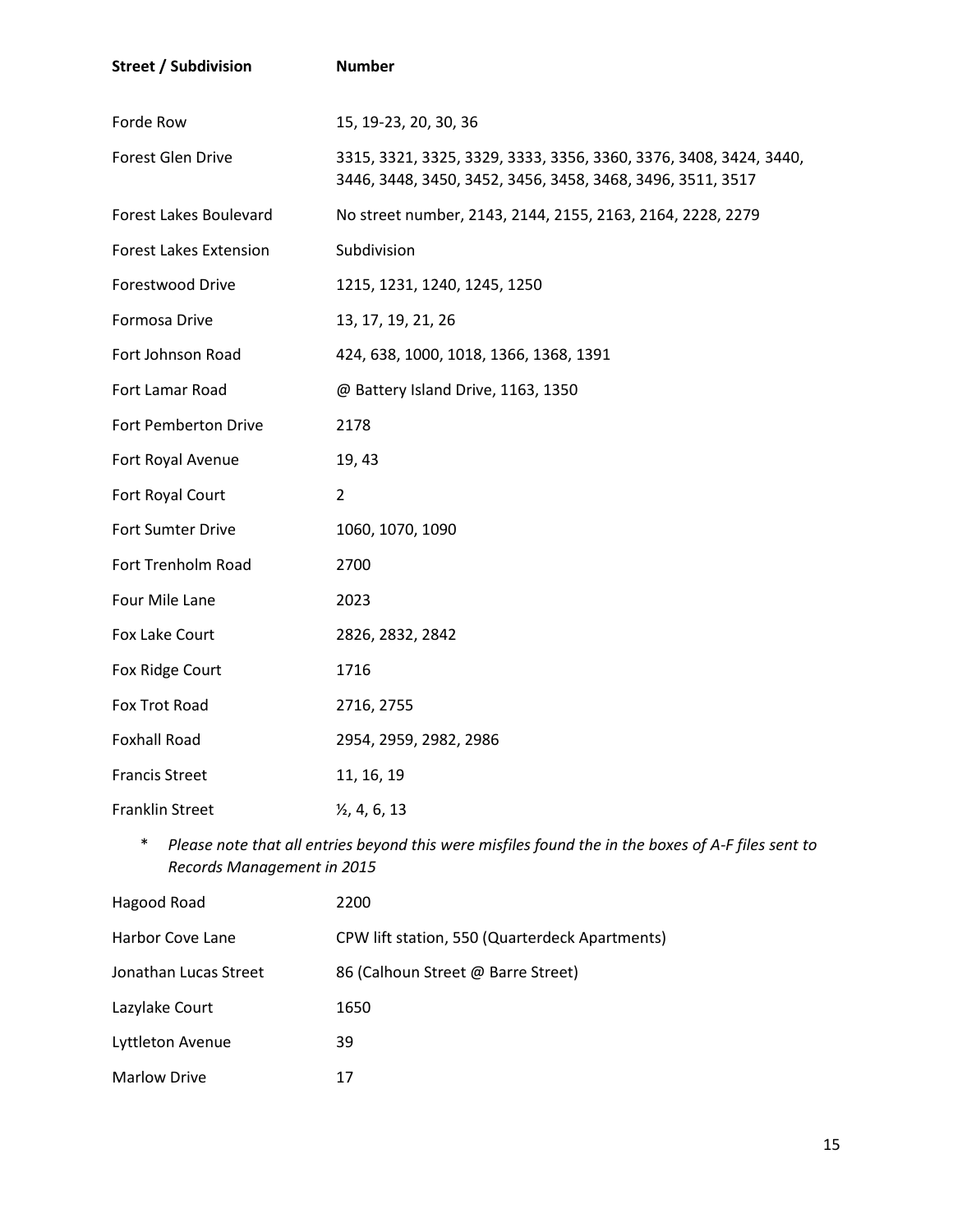| <b>Street / Subdivision</b>  | <b>Number</b>                                                                 |
|------------------------------|-------------------------------------------------------------------------------|
| Marsh Creek Drive            | 2602                                                                          |
| Maybank Highway              | 3575                                                                          |
| <b>McClennan Banks Drive</b> | 10 (Former Charleston County Hospital; now owned by MUSC)                     |
| <b>Meeting Street</b>        | 170                                                                           |
| Merritt Boulevard            | No street number (Charleston County)                                          |
| Middle Atlantic Wharf        | 15                                                                            |
| Muirfield Parkway            | 246-248                                                                       |
| North Adgers Wharf           | 1, 6-8, 12, 14, 16, 18, 21, 35                                                |
| North Avalon Circle          | 1510, 1539                                                                    |
| North Dallerton Circle       | 2203, 2218                                                                    |
| North Edgewater Drive        | 1322, 1442                                                                    |
| North England Street         | 2320                                                                          |
| North Enston Avenue          | 15, 22                                                                        |
| Northside Drive              | 2059-2063                                                                     |
| Pinecrest Road               | 1710                                                                          |
| Prioleau Street              | 32-34-36 (aka Concord Walk; formerly addressed under Concord Street)          |
| Rice Pond Road               | 2269, 2336, 2423                                                              |
| <b>River Landing Drive</b>   | TMS # 275-00-00-061                                                           |
|                              | Rushland Landing Subdivision Land tract near Brickyard Road and Rushland Mews |
| Saint Theresa Drive          | 7 (Blessed Sacrament Church/School)                                           |
| Sam Rittenberg Boulevard     | 2070 (Citadel Mall)                                                           |
| Savannah Highway             | 845 (formerly known as 1 Daniel Street)                                       |
| <b>Shadowmoss Plantation</b> | Fieldfare Way, Trillim Path                                                   |
| South Adgers Wharf           | $10 - 16$                                                                     |
| South Allan Park             | 5                                                                             |
| South Confederate Circle     | 220                                                                           |
| South England Street         | 2320                                                                          |
| South Grimball Road          | 1709                                                                          |
| South Sherwood Drive         | TMS #350-08-00-272                                                            |